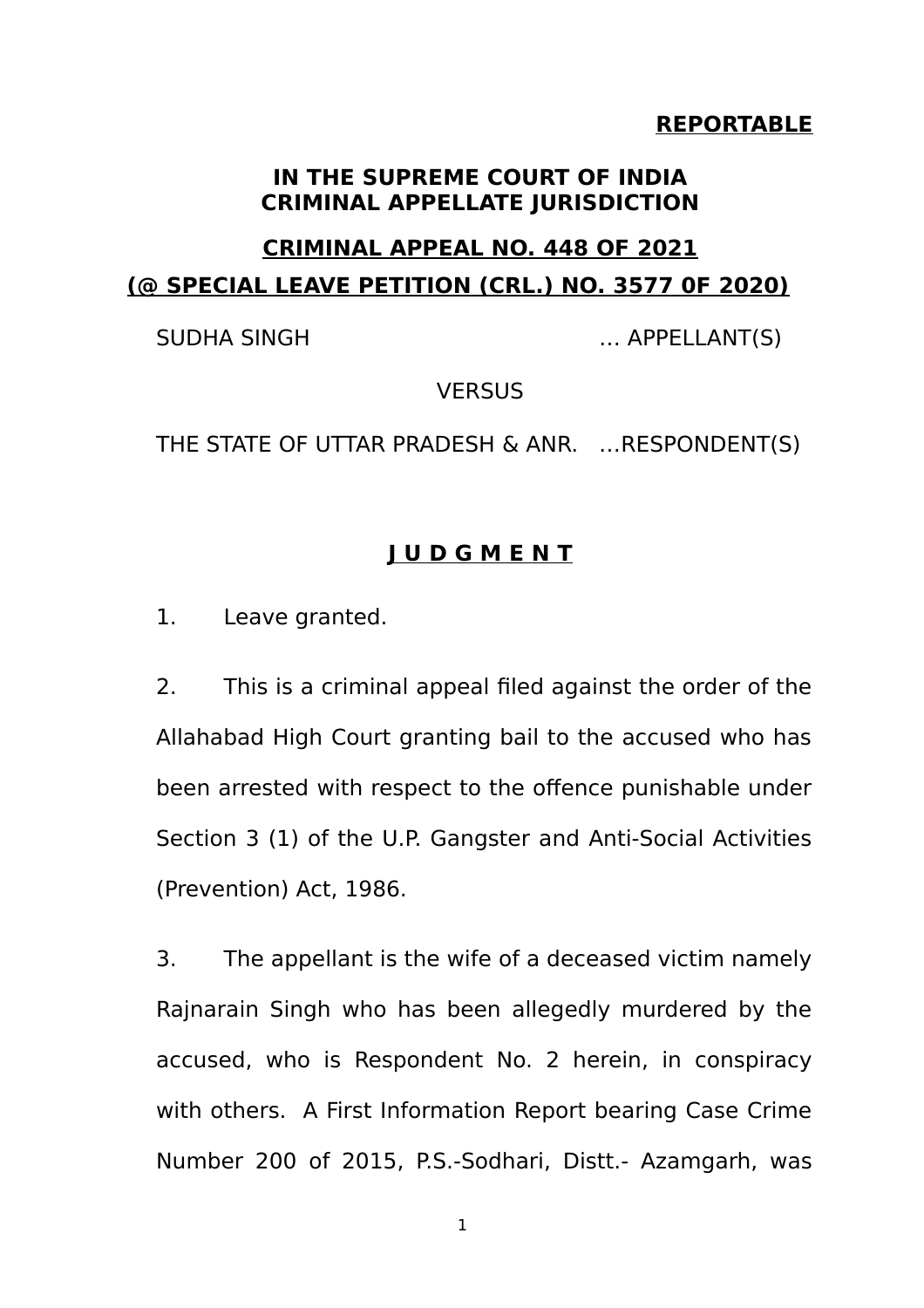registered in that regard and a charge sheet for offences under Sections 120-B and 302 of the Indian Penal Code, 1860 and Sections 3 and 25 of the Arms Act, 1959 was filed against the accused. The accused is alleged to be a contract killer and a sharpshooter. In fact, previously, the accused has been prosecuted in fifteen cases for serious offences including murder, attempt to murder and criminal conspiracy.

4. According to the prosecution, the accused along with other persons operate an organized crime gang in Azamgarh that allegedly commits offences punishable under Chapters 16, 17 and 22 of the Indian Penal Code. The very purpose of the gang is to make physical and financial gains by committing innumerable crimes of serious nature. It is also stated that this gang instills extreme fear and terror in the area where it operates thereby precluding persons from coming forward and lodging police complaints against its activities, or for that matter deposing in cases pertaining thereof.

5. By the order impugned in this criminal appeal, the Allahabad High Court granted bail to the accused herein on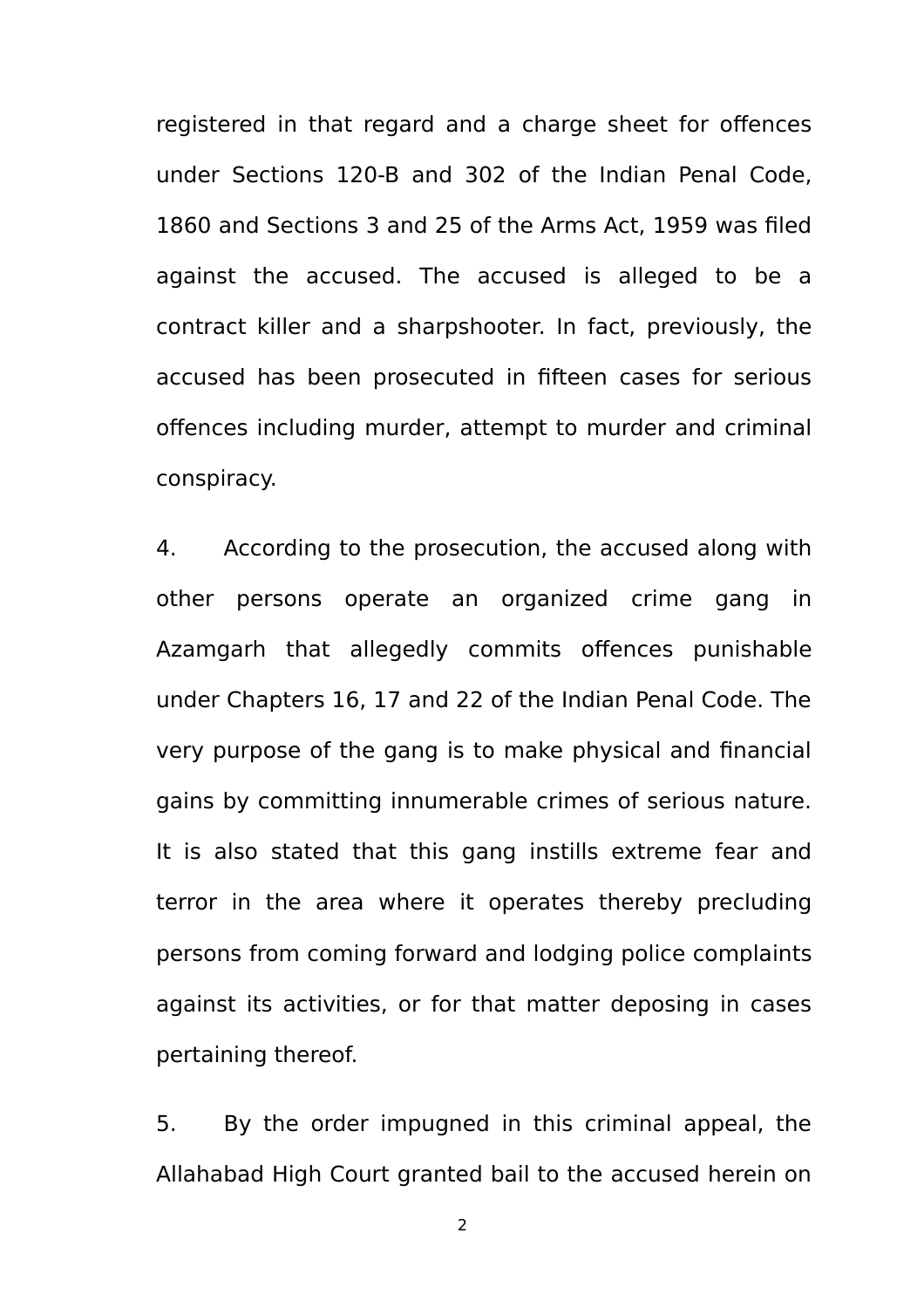very liberal terms, such as the execution of a personal bond to the satisfaction of the jail Authorities and the furnishing of sureties within a month of his release. The High court has simply ignored the antecedents of the accused and the potential to repeat his acts by organising his criminal activities.

6. It is stated by the appellant, who is the wife of the deceased victim that the conduct of the accused during the trial of the case in Case No. 511 of 2016 has been one of non cooperation, by not cross examining the witnesses first, then praying for their recall and then threatening witnesses through his henchmen. In fact, the conduct of the accused impelled the Sessions court to direct the police to provide security in the court during the trial and provide security to the witnesses.

7. It is also contended by the appellant that the grant of bail in a routine manner to gangsters, has had an adverse effect in the past, upon the law and order situation. The appellant cites the example of a person who was prosecuted in connection with 64 criminal cases which included cases of murders, offences of dacoity, criminal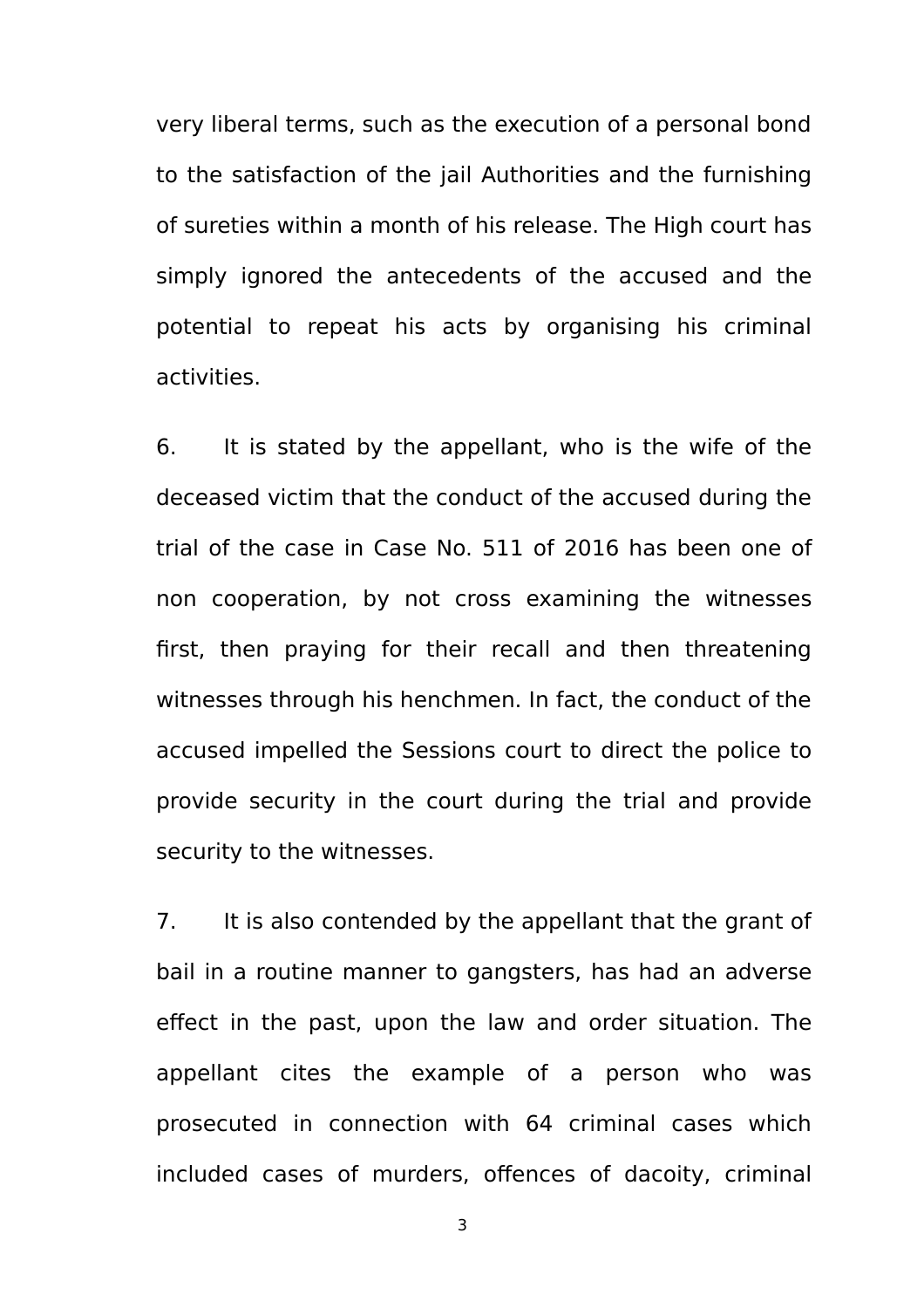intimidation, extortion and offences under the UP-Gangster Act, etc., but who was released on bail. Ultimately, when a police team went to apprehend him in a case, allegedly 8 policemen were killed and many grievously injured. Therefore, the appellant contends that courts must be extremely careful in releasing of history sheeters who have been charged with serious offences like murder, rape or other kinds of bodily harms several times.

8. We find in this case that the high court has overlooked several aspects, such as the potential threat to witnesses, forcing the trial court to grant protection. It is needless to point out that in cases of this nature, it is important that courts do not enlarge an accused on bail with a blinkered vision by just taking into account only the parties before them and the incident in question. It is necessary for courts to consider the impact that release of such persons on bail will have on the witnesses yet to be examined and the innocent members of the family of the victim who might be the next victims.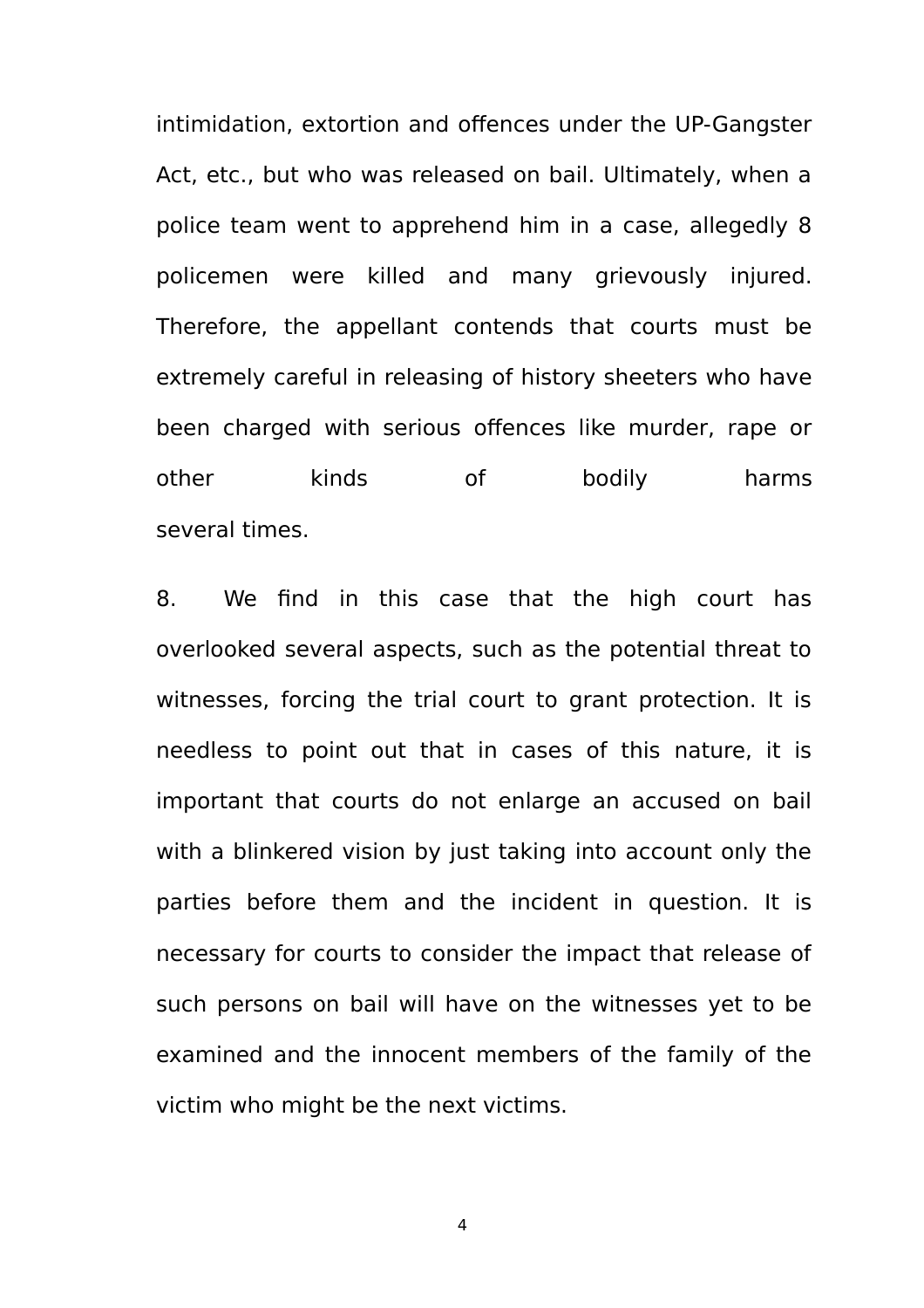9. This Court in **Neeru Yadav vs. State of U.P.**<sup>2</sup> held that when a stand was taken that the accused was a history sheeter, it was imperative for the High Courts to scrutinise every aspect and not capriciously record that the accused was entitled to be released on bail on the ground of parity.

10. In Ash Mohammad vs. Shiv Raj Singh<sup>[2](#page-4-1)</sup>, this Court observed that when citizens were scared to lead a peaceful life and heinous offences were obstructions in the establishment of a well-ordered society, the courts play an even more important role, and the burden is heavy. It emphasized on the need to have a proper analysis of the criminal antecedents of the accused.

## 11. In **Prasanta Kumar Sarkar vs. Ashis Chatterjee**

**and Another [3](#page-4-2)** , it was held that this Court ordinarily would not interfere with a High Court's order granting or rejecting bail to an accused. Nonetheless, it was equally imperative for the High Court to exercise its discretion judiciously, cautiously and strictly in compliance with the ratio set by a

<span id="page-4-0"></span><sup>1</sup> (2014) 16 SCC 508

<span id="page-4-1"></span><sup>2</sup> (2012) 9 SCC 446

<span id="page-4-2"></span><sup>3</sup> (2010) 14 SCC 496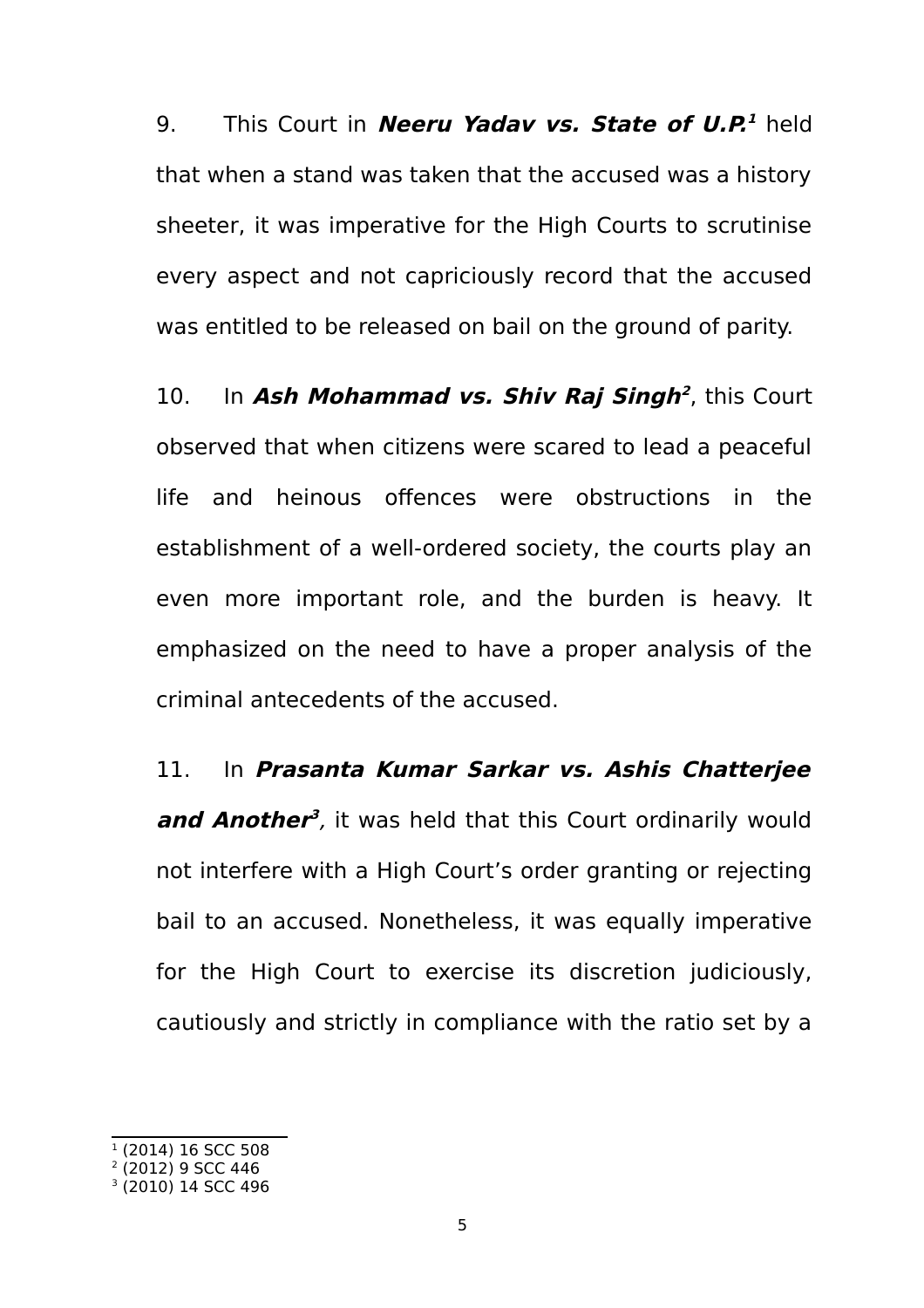catena of decisions of this Court. The factors laid down in the judgment were:

- **(i)** Whether there was a prima facie or reasonable ground to believe that the accused had committed the offence; **(ii)** nature and gravity of accusations;
- **(iii)** severity of the punishment in the event of a
- conviction; **(iv)** danger of the accused absconding or fleeing, if
- granted bail; **(v)** character**, behaviour, means, position and**

# **standing of the accused; (vi) likelihood of repetition of the offence;**

**(vii)** reasonable apprehension of the witnesses being

influenced; and

**(viii)** danger of justice being thwarted by grant of bail.

12. There is no doubt that liberty is important, even that of a person charged with crime but it is important for the courts to recognise the potential threat to the life and liberty of victims/witnesses, if such accused is released on bail.

13. We, therefore, allow the appeal and set aside the order of the Allahabad High Court granting bail to the accused.